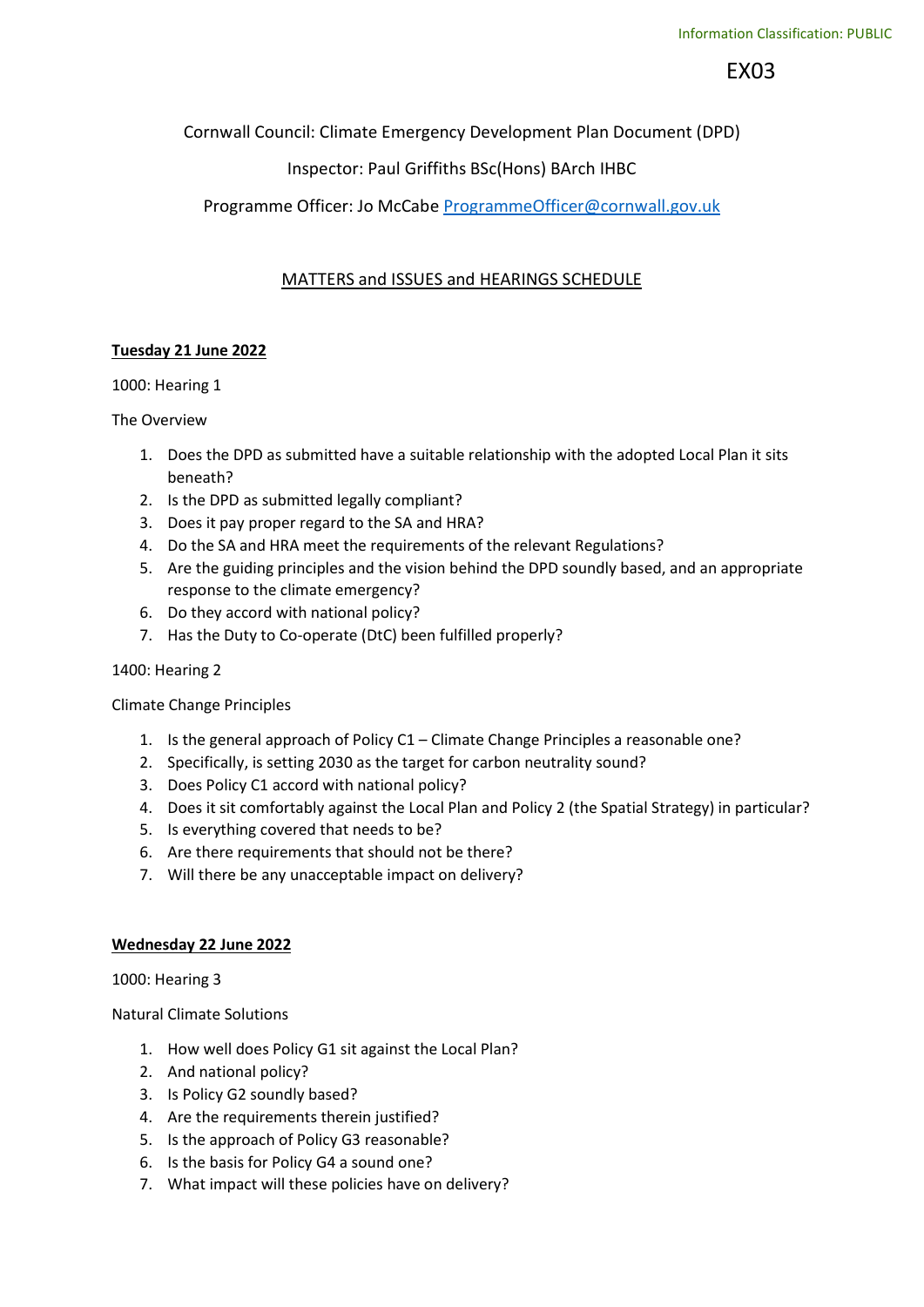EX03

Rural Development and Diversification

- 1. Does Policy AG1 accord with national policy?
- 2. Does it relate properly to the Local Plan?
- 3. Does Policy AL1 have a sound basis?
- 4. Does it accord with national policy and/or the Local Plan?

#### 1400: Hearing 4

Town Centres Design and Density

- 1. How does the suite of Policies TC1-TC5 (inclusive) relate to the Local Plan?
- 2. And to national policy?
- 3. Are the impositions justified?

### Sustainable Transport

- 1. Does Policy T1 cut across the approach of the Local Plan?
- 2. How does Policy T2 compare to the Local Plan?
- 3. Do these policies accord with national policy?
- 4. Will they have an impact on delivery?
- 5. Is Policy T3 a reasonable imposition?
- 6. Will it affect delivery?

#### Thursday 23 June 2022

1000: Hearing 5

Renewable Energy

- 1. Does the recently published (7 April 2022) British Energy Security Strategy (BESS) make any difference to the policy approach to renewables set out?
- 2. Is the 'area of search' for wind energy an appropriate approach?
- 3. Are there any issues with the 'area of search'?
- 4. Is the general approach of Policy RE1 (in 1a to 1 h) reasonable?
- 5. Are the criteria for wind energy development (2a to 2e) reasonable and in accord with national policy?
- 6. Are the requirements for solar energy in accordance with national policy?
- 7. Is the approach to hydroelectricity a sound one?
- 8. Are the criteria for deep geothermal and mine water energy (6a to 6c) reasonable?
- 9. Is the approach to energy storage soundly based?
- 10. Are the criteria relating to energy storage (7a to 7c) justified?
- 11. Is the approach to non-renewable energy generation a matter for this DPD?
- 12. Are the limitations reasonable?
- 13. Does Policy RE2 have a sound basis?
- 14. Will it affect delivery or cut across the Local Plan?

### 1400: Hearing 6

Sustainable Energy and Construction

- 1. Does the approach of Policy SEC1 sit comfortably with that of the Local Plan?
- 2. Does it accord with national policy?